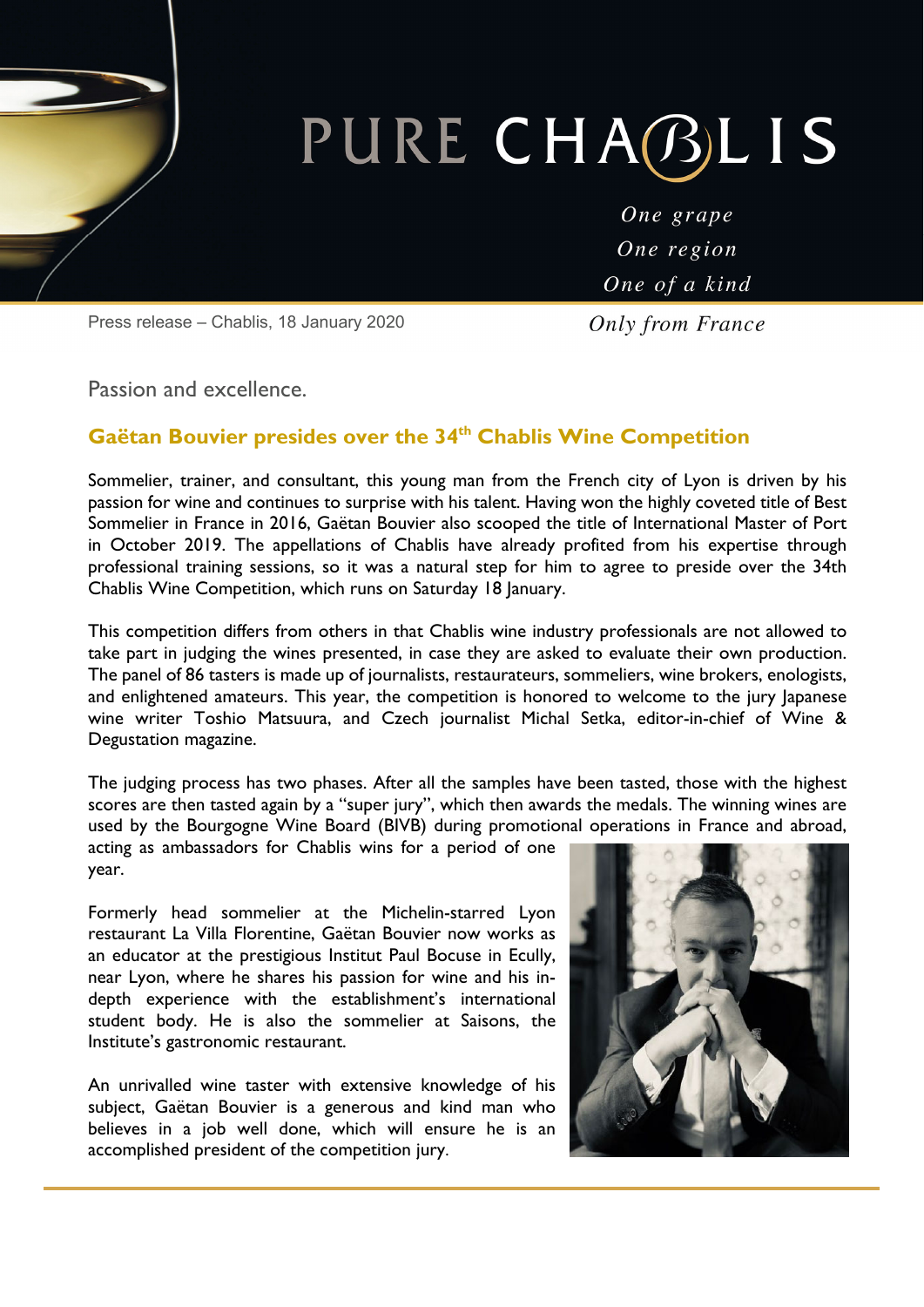# **22 winning wines at the 34th Chablis Wine Competition**

Number of samples: 366 Number of tasters: 85 Number of estates or producers represented: 88 Number of medal-winning wines: 22

# **Petit Chablis 2018**

**Gold medal Domaine VOCORET et Fils** 

# **Silver medal**

**Domaine Christophe CAMU Domaine CHRISTOPHE et Fils** 

# **Bronze medal**

**Jean-Marc BROCARD Domaine de MAUPERTHUIS Sylvain MOSNIER** 

*Nominated wines:* 

*Domaine BILLAUD-SIMON Domaine du CHARDONNAY LAMBLIN et Fils Domaine ALEXANDRE Domaine SOUPÉ Domaine BESSON Domaine Vincent WENGIER SIMONNET-FEBVRE Domaine Camille et Laurent SCHALLER GARNIER et Fils Domaine Louis MOREAU Domaine de La MOTTE Domaine MICHAUT Frères Domaine Vincent DAMPT*

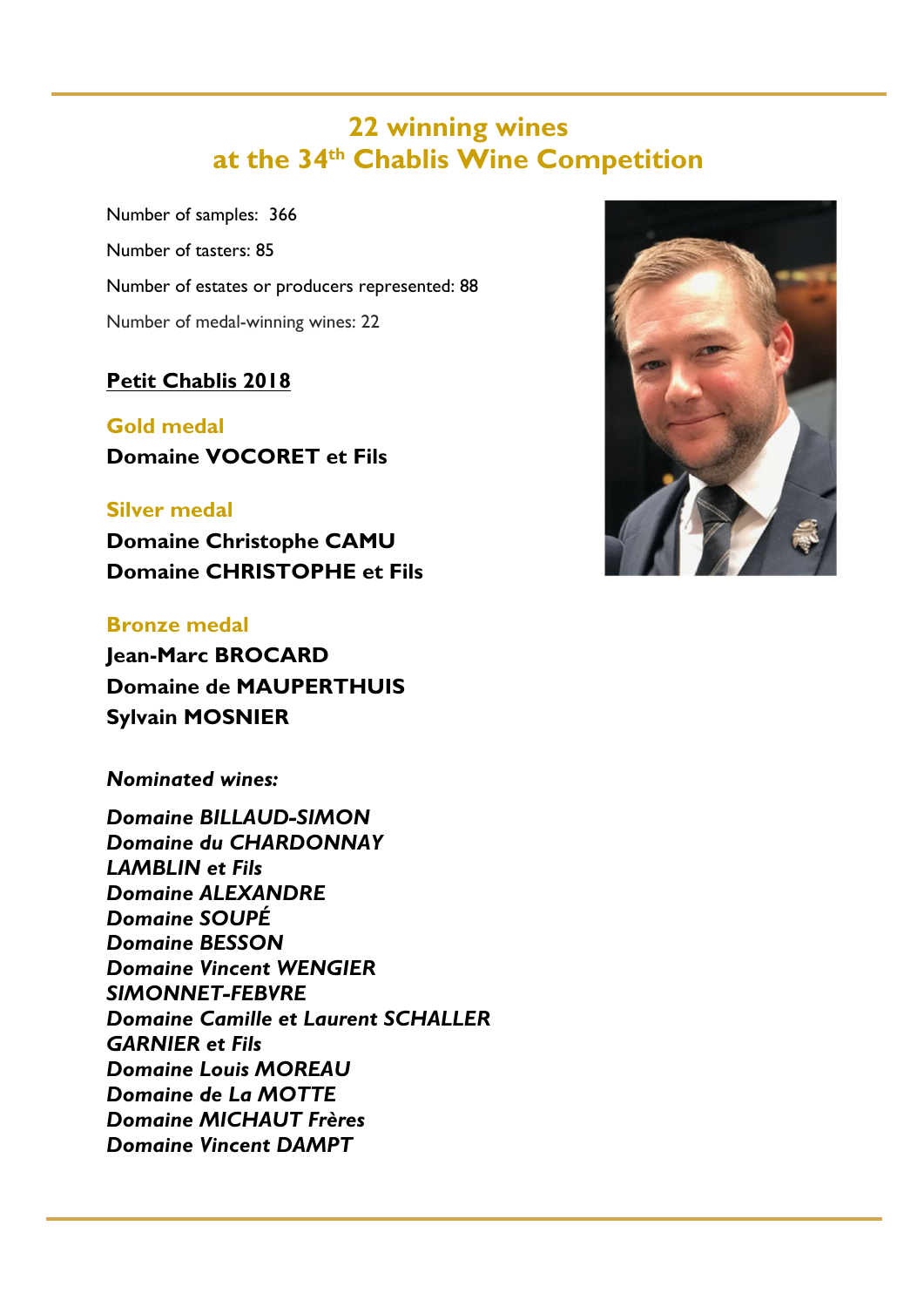#### **Chablis 2018**

#### **Gold medal**

**Domaine William FEVRE** 

#### **Silver medal**

**Domaine des HÂTES** 

#### **Bronze medal**

#### **GARNIER et Fils**

*Nominated wines :* 

*Domaine Jean COLLET et Fils Domaine JOLLY et Fils Cuvée Marianne, Domaine Pierre-Louis et Jean-François BERSAN Domaine Jean DAUVISSAT Père et Fils DURUP Les Doyennes, Domaine SOUPÉ Domaine LONG-DEPAQUIT Antoine et Laurent ROBIN Vieilles Vignes, Domaine de La MOTTE Corinne et Jean-Pierre GROSSOT Domaine Vincent DAMPT Domaine Stéphanie et Vincent MICHELET Domaine VENTOURA Domaine PICQ Jacques et ses Enfants Domaine SÉGUINOT-BORDET Domaine de La TOUR SIMONNET-FEBVRE Vieilles Vignes, Domaine CHRISTOPHE et Fils*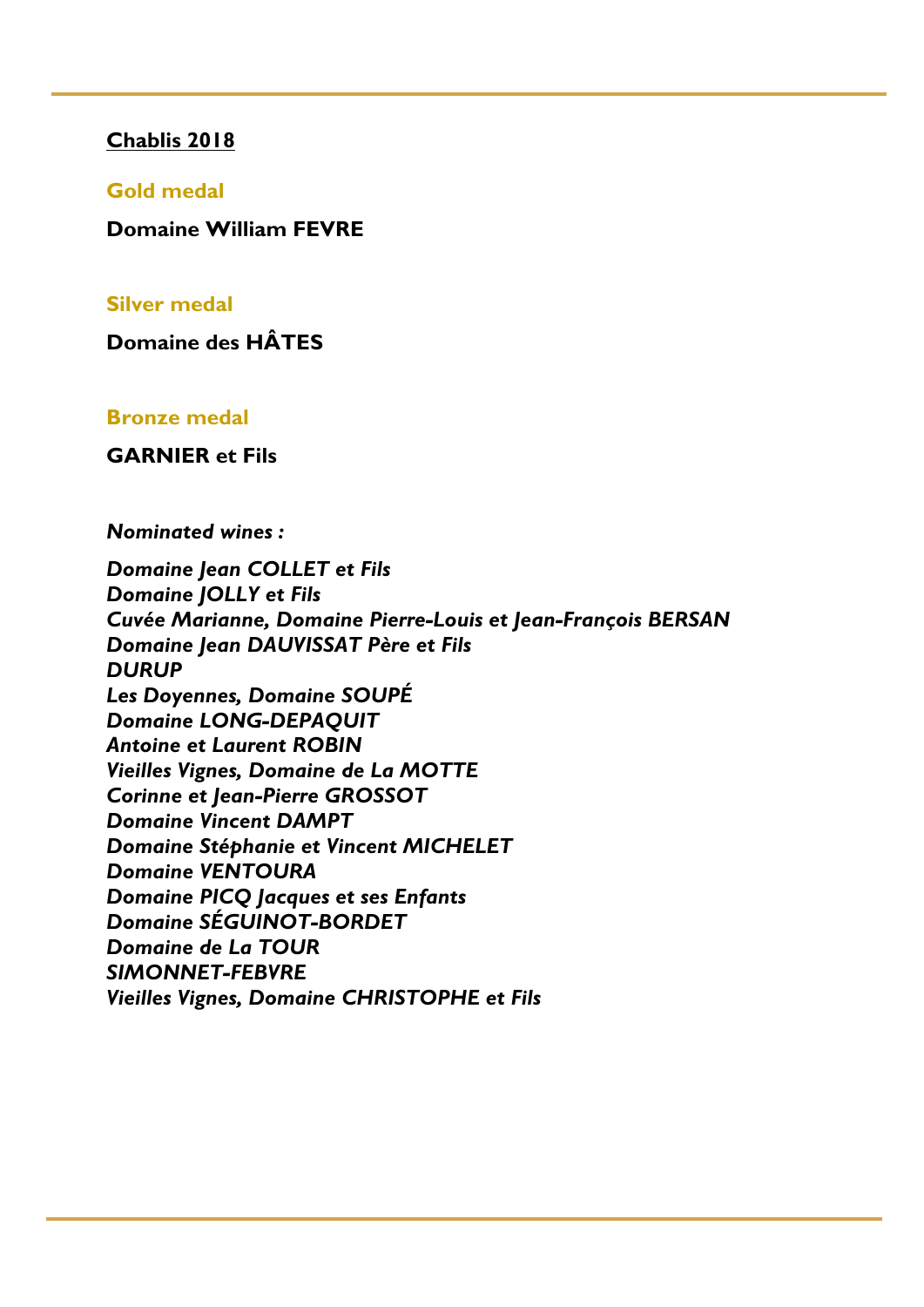#### **Chablis Premier Cru 2018, Left Bank**

#### **Gold medal**

**Montmains, Domaine CHEVALLIER** 

#### **Silver medal**

**Beauroy, Domaine des HÂTES** 

**Vaillons, Domaine Guy ROBIN** 

#### **Bronze medal**

**Montmains, Domaine Guy ROBIN** 

#### *Nominated wines :*

*Beauroy, Domaine VERRET Beauroy, Daniel DAMPT Butteaux, Domaine Jean COLLET et Fils Butteaux, Domaine SERVIN Côte de Jouan, Domaine des MARRONNIERS Les Beauregards, Domaine GEORGE Les Lys, LA CHABLISIENNE Les Lys, Domaine Daniel DAMPT et Fils Montmains, Domaine William FEVRE Montmains, Domaine VOCORET et Fils Vaillons, Maison HENRY Vaillons, Domaine VOCORET et Fils Vaillons, Domaine Jean-Paul et Benoît DROIN Vau de Vey, DURUP Vau de Vey, Domaine des MALANDES Vau Ligneau, Domaine de La MOTTE Vau Ligneau, Domaine Alain GEOFFROY*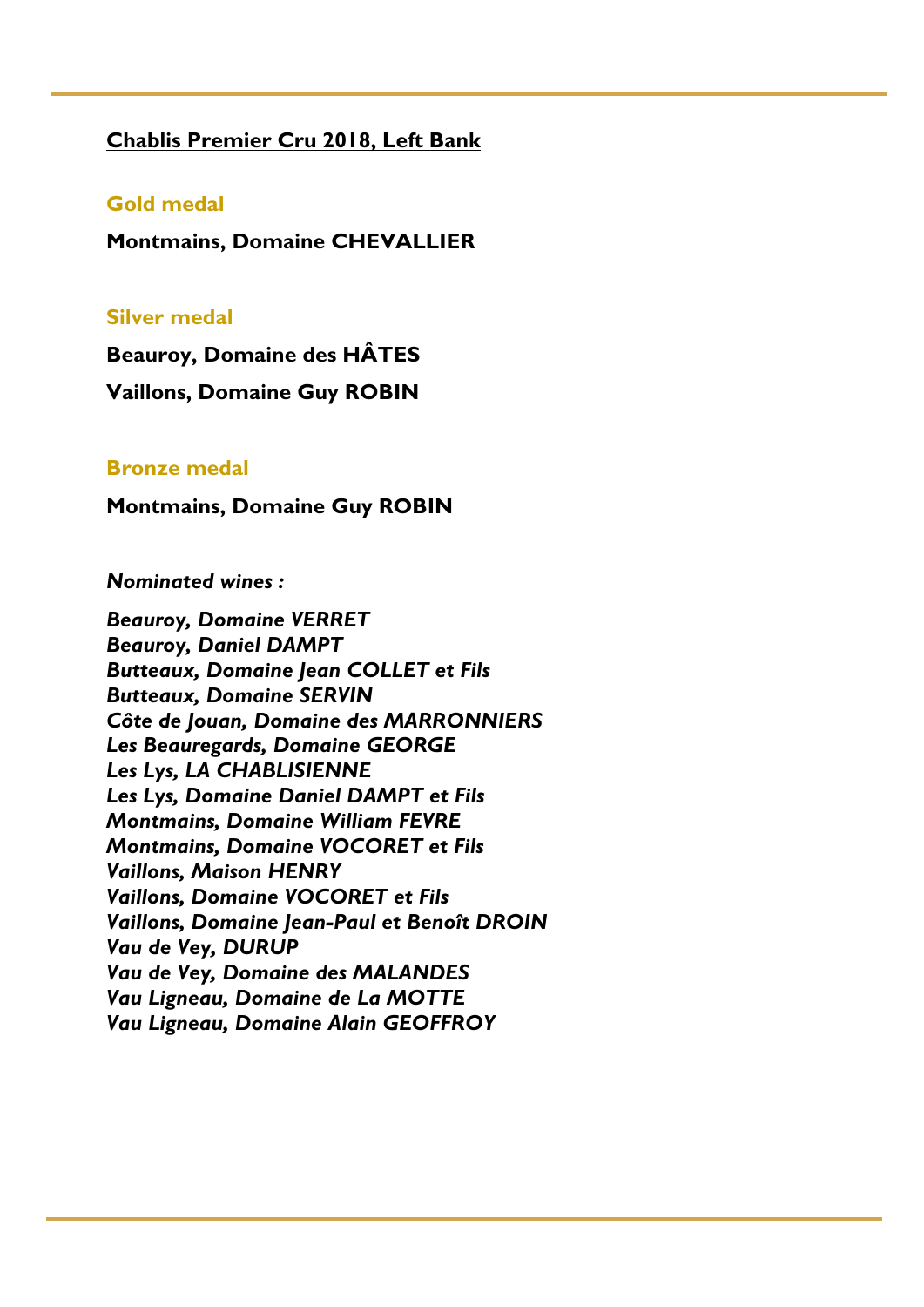# **Chablis Premier Cru 2018, Right Bank**

### **Gold medal**

**Mont de Milieu, Domaine Jean-Paul et Benoît DROIN** 

**Mont de Milieu, Domaine VENTOURA** 

#### **Silver medal**

**Montée de Tonnerre, Domaine CHRISTOPHE et Fils** 

**Vaucoupin, Domaine LONG-DEPAQUIT**

#### *Nominated wines:*

*Fourchaume, Domaine Guillaume VRIGNAUD Fourchaume, DURUP Fourchaume, Domaine du COLOMBIER Fourchaume, SIMONNET-FEBVRE Fourchaume, Domaine Clotilde DAVENNE Mont de Milieu, Domaine SOUPÉ Montée de Tonnerre, Domaine William FEVRE Montée de Tonnerre, Domaine Jean-Paul et Benoît DROIN Montée de Tonnerre, Domaine Guy ROBIN Vaucoupin, Domaine GAUTHERON Alain et Cyril Vaucoupin, Domaine Beaudoin MILLET Vaucoupin, Domaine Céline et Frédéric GUEGUEN Vaucoupin, Corinne et Jean-Pierre GROSSOT Vaulorent, Domaine William FEVRE Vaupulent, Domaine Guillaume VRIGNAUD*